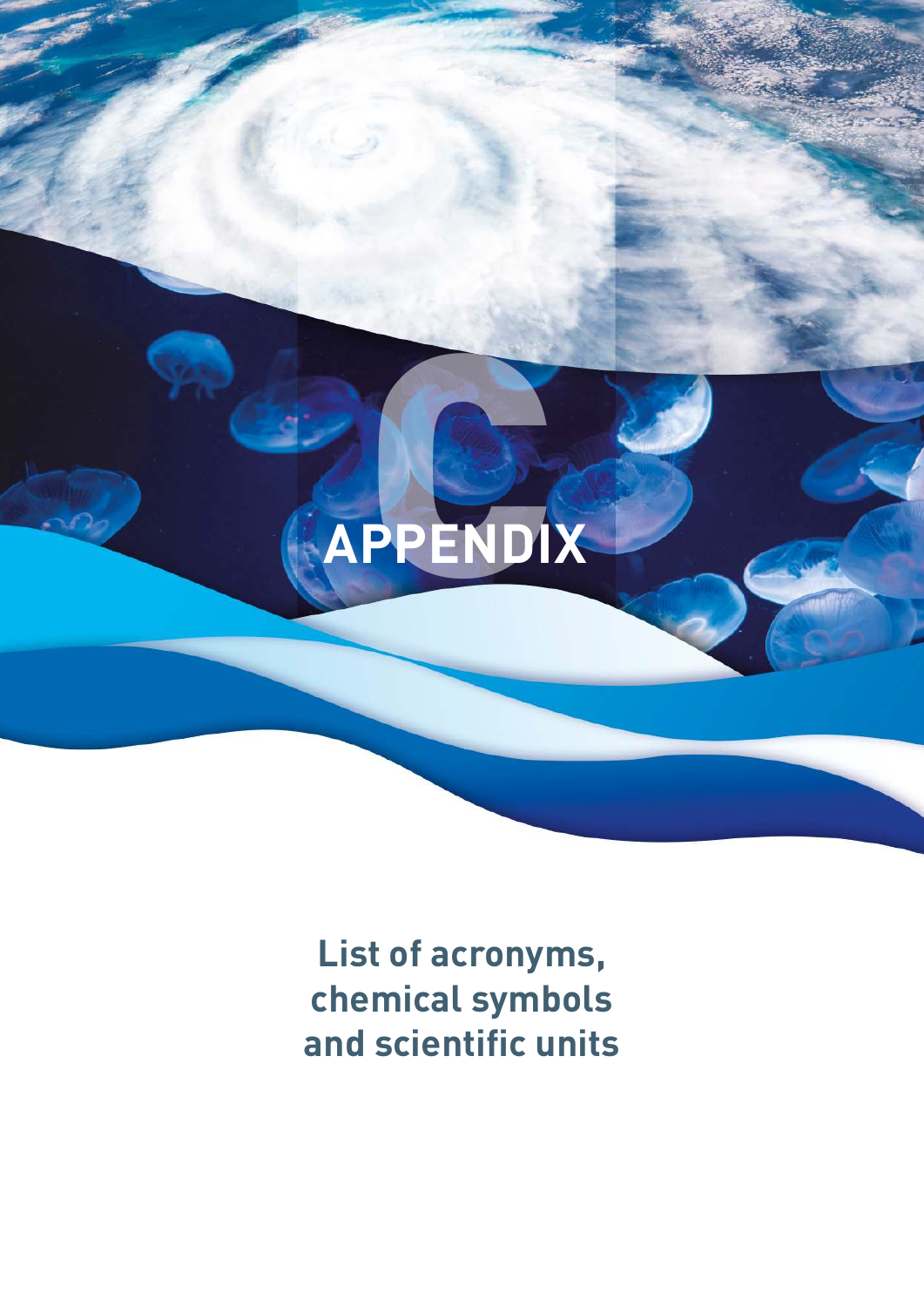| € ……………………………………………………………………Euro                 |                                                                          |
|--------------------------------------------------|--------------------------------------------------------------------------|
|                                                  |                                                                          |
|                                                  |                                                                          |
|                                                  | economic growth, global population that peaks in mid-century and         |
|                                                  | declines thereafter, and rapid introduction of new and more efficient    |
|                                                  | technologies                                                             |
|                                                  | IPCC SRES storyline and scenario family: a very heterogeneous world      |
|                                                  | with continuously increasing global population and regionally orient-    |
|                                                  | ed economic growth that is more fragmented and slower than in other      |
|                                                  | storylines                                                               |
|                                                  |                                                                          |
|                                                  |                                                                          |
|                                                  |                                                                          |
|                                                  |                                                                          |
|                                                  |                                                                          |
|                                                  |                                                                          |
| AL AL AL ALLEY AND ALLEY ALLEY AND THE ALLEY AVE |                                                                          |
|                                                  |                                                                          |
|                                                  |                                                                          |
|                                                  |                                                                          |
|                                                  |                                                                          |
|                                                  |                                                                          |
|                                                  |                                                                          |
|                                                  |                                                                          |
|                                                  |                                                                          |
| As <b>Marinah Maria American Arsenic</b> Arsenic |                                                                          |
|                                                  |                                                                          |
|                                                  |                                                                          |
|                                                  |                                                                          |
|                                                  |                                                                          |
|                                                  |                                                                          |
|                                                  |                                                                          |
|                                                  | same global population as in the A1 storyline but with rapid changes     |
|                                                  | in economic structures toward a service and information economy,         |
|                                                  | with reductions in material intensity, and the introduction of clean and |
|                                                  | resource-efficient technologies                                          |
|                                                  | .IPCC SRES storyline and scenario family: a world in which the em-       |
|                                                  | phasis is on local solutions to economic, social, and environmental      |
|                                                  | sustainability, with continuously increasing population (lower than A2)  |
|                                                  | and intermediate economic development.                                   |
|                                                  |                                                                          |
|                                                  |                                                                          |
|                                                  |                                                                          |
|                                                  |                                                                          |
|                                                  |                                                                          |
|                                                  |                                                                          |
|                                                  |                                                                          |
|                                                  |                                                                          |
|                                                  |                                                                          |
|                                                  |                                                                          |
|                                                  | of Catalonia                                                             |
|                                                  |                                                                          |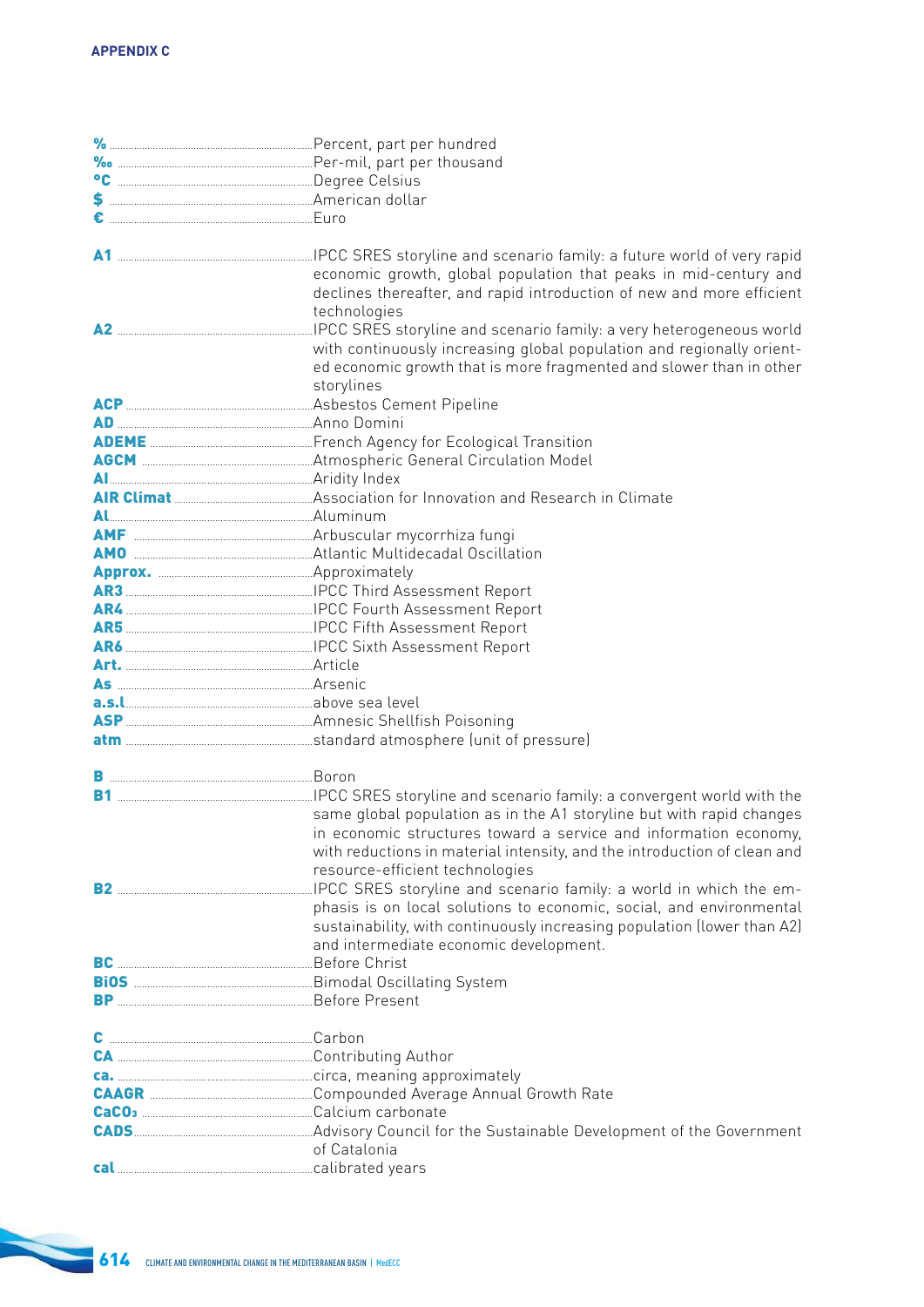| cap <b>cap</b> capita                    |       |
|------------------------------------------|-------|
|                                          |       |
|                                          |       |
|                                          |       |
|                                          |       |
|                                          |       |
|                                          |       |
|                                          |       |
|                                          |       |
|                                          |       |
|                                          | Women |
|                                          |       |
|                                          |       |
|                                          |       |
|                                          |       |
|                                          |       |
|                                          |       |
|                                          |       |
|                                          |       |
|                                          |       |
|                                          |       |
|                                          |       |
|                                          |       |
|                                          |       |
|                                          |       |
|                                          |       |
|                                          |       |
|                                          |       |
|                                          |       |
|                                          |       |
|                                          |       |
|                                          |       |
|                                          |       |
| CRI-MED <b>Manual Coastal Risk Index</b> |       |
|                                          |       |
|                                          |       |
|                                          |       |
|                                          |       |
|                                          |       |
|                                          |       |
|                                          |       |
|                                          |       |
|                                          |       |
|                                          |       |
|                                          |       |
|                                          |       |
|                                          |       |
|                                          |       |
|                                          |       |
|                                          |       |
|                                          |       |
|                                          |       |
|                                          |       |
|                                          |       |
|                                          |       |
|                                          |       |
|                                          |       |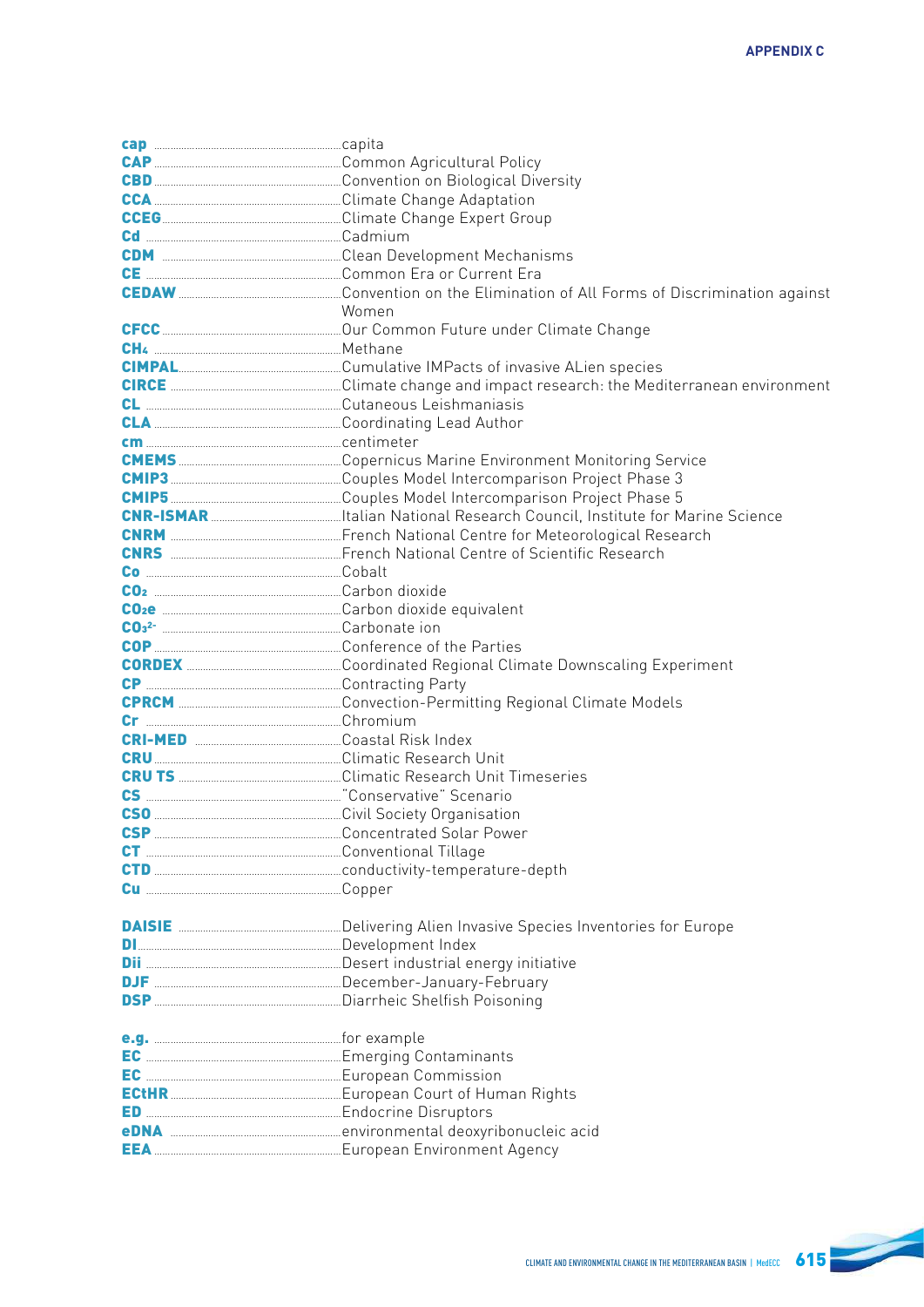| cils<br>proportion of fish caught and removed by fishing).<br>caught and removed by fishing)<br>G <b>Carried Contract Contract Contract Contract Contract Contract Contract Contract Contract Contract Contract Contract Contract Contract Contract Contract Contract Contract Contract Contract Contract Contract Contract Cont</b><br>(Provence-Alpes-Cote d'Azur) |  |
|----------------------------------------------------------------------------------------------------------------------------------------------------------------------------------------------------------------------------------------------------------------------------------------------------------------------------------------------------------------------|--|
|                                                                                                                                                                                                                                                                                                                                                                      |  |
|                                                                                                                                                                                                                                                                                                                                                                      |  |
|                                                                                                                                                                                                                                                                                                                                                                      |  |
|                                                                                                                                                                                                                                                                                                                                                                      |  |
|                                                                                                                                                                                                                                                                                                                                                                      |  |
|                                                                                                                                                                                                                                                                                                                                                                      |  |
|                                                                                                                                                                                                                                                                                                                                                                      |  |
|                                                                                                                                                                                                                                                                                                                                                                      |  |
|                                                                                                                                                                                                                                                                                                                                                                      |  |
|                                                                                                                                                                                                                                                                                                                                                                      |  |
|                                                                                                                                                                                                                                                                                                                                                                      |  |
|                                                                                                                                                                                                                                                                                                                                                                      |  |
|                                                                                                                                                                                                                                                                                                                                                                      |  |
|                                                                                                                                                                                                                                                                                                                                                                      |  |
|                                                                                                                                                                                                                                                                                                                                                                      |  |
|                                                                                                                                                                                                                                                                                                                                                                      |  |
|                                                                                                                                                                                                                                                                                                                                                                      |  |
|                                                                                                                                                                                                                                                                                                                                                                      |  |
|                                                                                                                                                                                                                                                                                                                                                                      |  |
|                                                                                                                                                                                                                                                                                                                                                                      |  |
|                                                                                                                                                                                                                                                                                                                                                                      |  |
|                                                                                                                                                                                                                                                                                                                                                                      |  |
|                                                                                                                                                                                                                                                                                                                                                                      |  |
|                                                                                                                                                                                                                                                                                                                                                                      |  |
|                                                                                                                                                                                                                                                                                                                                                                      |  |
|                                                                                                                                                                                                                                                                                                                                                                      |  |
|                                                                                                                                                                                                                                                                                                                                                                      |  |
|                                                                                                                                                                                                                                                                                                                                                                      |  |
|                                                                                                                                                                                                                                                                                                                                                                      |  |
|                                                                                                                                                                                                                                                                                                                                                                      |  |
|                                                                                                                                                                                                                                                                                                                                                                      |  |
|                                                                                                                                                                                                                                                                                                                                                                      |  |
|                                                                                                                                                                                                                                                                                                                                                                      |  |
|                                                                                                                                                                                                                                                                                                                                                                      |  |
|                                                                                                                                                                                                                                                                                                                                                                      |  |
|                                                                                                                                                                                                                                                                                                                                                                      |  |
|                                                                                                                                                                                                                                                                                                                                                                      |  |
|                                                                                                                                                                                                                                                                                                                                                                      |  |
|                                                                                                                                                                                                                                                                                                                                                                      |  |
|                                                                                                                                                                                                                                                                                                                                                                      |  |
|                                                                                                                                                                                                                                                                                                                                                                      |  |
|                                                                                                                                                                                                                                                                                                                                                                      |  |
|                                                                                                                                                                                                                                                                                                                                                                      |  |
|                                                                                                                                                                                                                                                                                                                                                                      |  |
|                                                                                                                                                                                                                                                                                                                                                                      |  |
|                                                                                                                                                                                                                                                                                                                                                                      |  |
|                                                                                                                                                                                                                                                                                                                                                                      |  |
|                                                                                                                                                                                                                                                                                                                                                                      |  |
|                                                                                                                                                                                                                                                                                                                                                                      |  |
|                                                                                                                                                                                                                                                                                                                                                                      |  |
|                                                                                                                                                                                                                                                                                                                                                                      |  |
|                                                                                                                                                                                                                                                                                                                                                                      |  |
|                                                                                                                                                                                                                                                                                                                                                                      |  |
|                                                                                                                                                                                                                                                                                                                                                                      |  |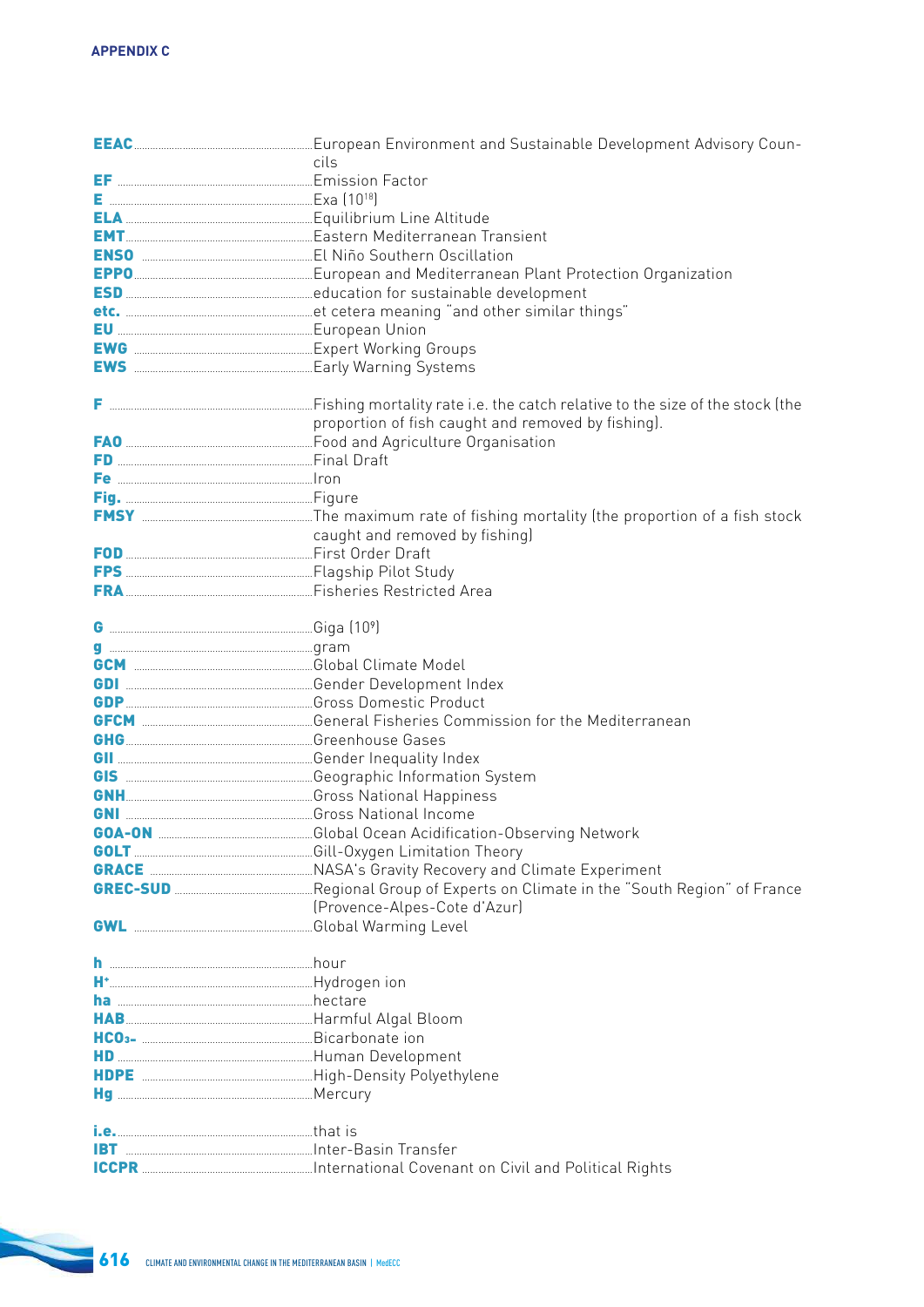|                                                                                                                                                                                                                                | system Services |
|--------------------------------------------------------------------------------------------------------------------------------------------------------------------------------------------------------------------------------|-----------------|
|                                                                                                                                                                                                                                |                 |
|                                                                                                                                                                                                                                |                 |
|                                                                                                                                                                                                                                |                 |
|                                                                                                                                                                                                                                |                 |
|                                                                                                                                                                                                                                |                 |
|                                                                                                                                                                                                                                |                 |
|                                                                                                                                                                                                                                |                 |
|                                                                                                                                                                                                                                |                 |
|                                                                                                                                                                                                                                |                 |
|                                                                                                                                                                                                                                |                 |
|                                                                                                                                                                                                                                |                 |
|                                                                                                                                                                                                                                |                 |
|                                                                                                                                                                                                                                |                 |
|                                                                                                                                                                                                                                |                 |
| Lawrence and the contract of the contract of the contract of the contract of the contract of the contract of the contract of the contract of the contract of the contract of the contract of the contract of the contract of t |                 |
|                                                                                                                                                                                                                                |                 |
|                                                                                                                                                                                                                                |                 |
|                                                                                                                                                                                                                                |                 |
|                                                                                                                                                                                                                                |                 |
|                                                                                                                                                                                                                                |                 |
|                                                                                                                                                                                                                                |                 |
|                                                                                                                                                                                                                                |                 |
|                                                                                                                                                                                                                                |                 |
|                                                                                                                                                                                                                                |                 |
|                                                                                                                                                                                                                                |                 |
|                                                                                                                                                                                                                                |                 |
|                                                                                                                                                                                                                                |                 |
|                                                                                                                                                                                                                                |                 |
|                                                                                                                                                                                                                                |                 |
|                                                                                                                                                                                                                                |                 |
|                                                                                                                                                                                                                                |                 |
|                                                                                                                                                                                                                                |                 |
|                                                                                                                                                                                                                                |                 |
|                                                                                                                                                                                                                                |                 |
|                                                                                                                                                                                                                                |                 |
|                                                                                                                                                                                                                                |                 |
|                                                                                                                                                                                                                                |                 |
|                                                                                                                                                                                                                                |                 |
|                                                                                                                                                                                                                                |                 |
|                                                                                                                                                                                                                                |                 |
|                                                                                                                                                                                                                                |                 |
|                                                                                                                                                                                                                                | ment            |
|                                                                                                                                                                                                                                |                 |
|                                                                                                                                                                                                                                |                 |
|                                                                                                                                                                                                                                |                 |
|                                                                                                                                                                                                                                |                 |
|                                                                                                                                                                                                                                |                 |
|                                                                                                                                                                                                                                |                 |
|                                                                                                                                                                                                                                |                 |
|                                                                                                                                                                                                                                |                 |
|                                                                                                                                                                                                                                |                 |
|                                                                                                                                                                                                                                |                 |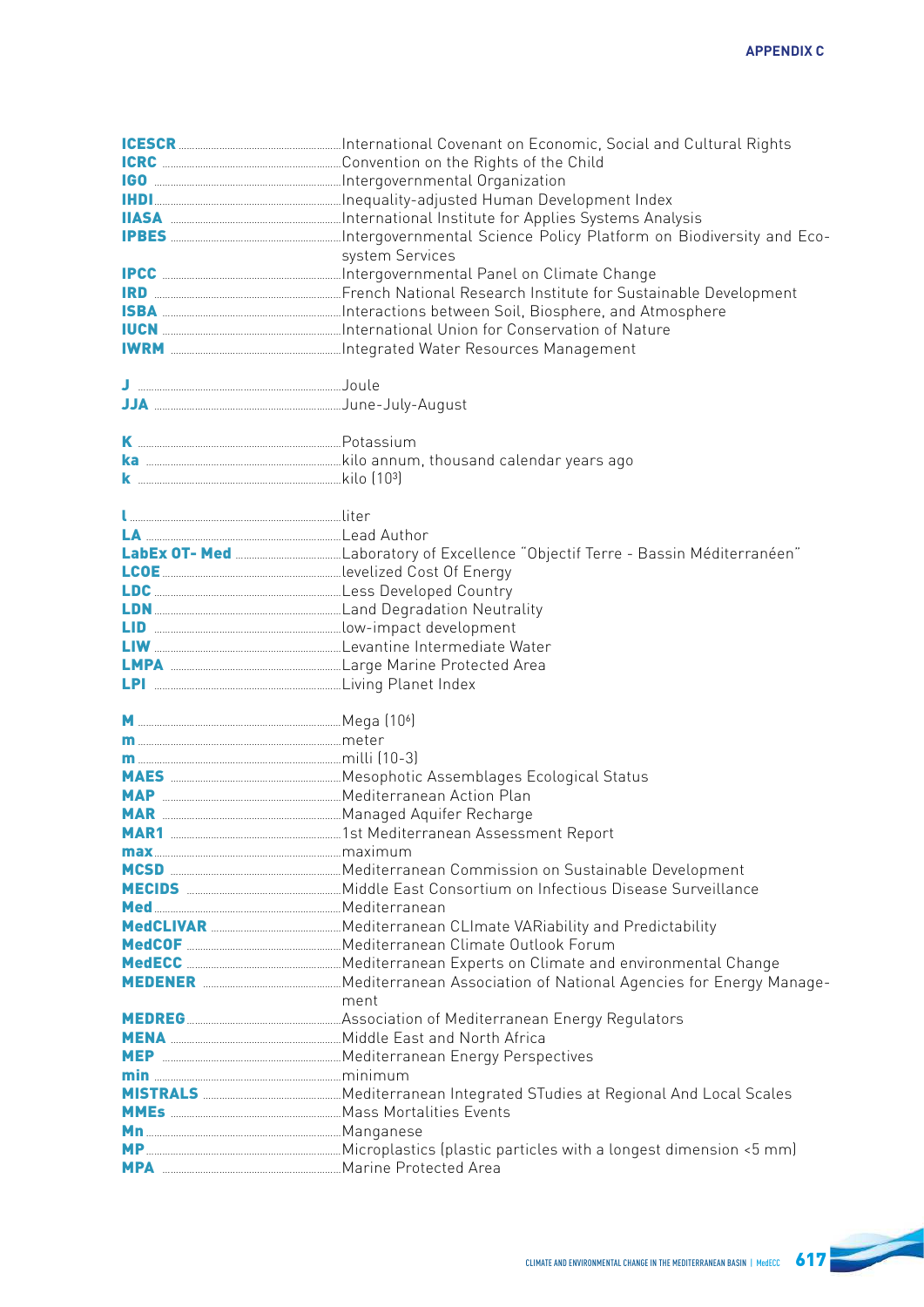| N <sub>2</sub> 0 <b>M20 M20 M20 M20 M20 M20 M20 M20 M20 M20 M20 M20 M20 M20 M20 M20 M20 M20 M20 M20 M20 M20 M20 M20 M20 M20 M20 M20 M20 M20 M20 M20 M20 M20 M20 M20</b> |                                                                                                |
|-------------------------------------------------------------------------------------------------------------------------------------------------------------------------|------------------------------------------------------------------------------------------------|
|                                                                                                                                                                         |                                                                                                |
|                                                                                                                                                                         |                                                                                                |
|                                                                                                                                                                         |                                                                                                |
|                                                                                                                                                                         |                                                                                                |
|                                                                                                                                                                         |                                                                                                |
|                                                                                                                                                                         |                                                                                                |
|                                                                                                                                                                         |                                                                                                |
|                                                                                                                                                                         |                                                                                                |
|                                                                                                                                                                         |                                                                                                |
|                                                                                                                                                                         |                                                                                                |
|                                                                                                                                                                         |                                                                                                |
|                                                                                                                                                                         |                                                                                                |
|                                                                                                                                                                         |                                                                                                |
|                                                                                                                                                                         |                                                                                                |
|                                                                                                                                                                         |                                                                                                |
|                                                                                                                                                                         |                                                                                                |
|                                                                                                                                                                         |                                                                                                |
|                                                                                                                                                                         |                                                                                                |
|                                                                                                                                                                         |                                                                                                |
|                                                                                                                                                                         |                                                                                                |
|                                                                                                                                                                         |                                                                                                |
|                                                                                                                                                                         |                                                                                                |
|                                                                                                                                                                         |                                                                                                |
|                                                                                                                                                                         |                                                                                                |
|                                                                                                                                                                         |                                                                                                |
|                                                                                                                                                                         |                                                                                                |
|                                                                                                                                                                         |                                                                                                |
|                                                                                                                                                                         |                                                                                                |
|                                                                                                                                                                         |                                                                                                |
|                                                                                                                                                                         |                                                                                                |
|                                                                                                                                                                         |                                                                                                |
|                                                                                                                                                                         |                                                                                                |
|                                                                                                                                                                         |                                                                                                |
|                                                                                                                                                                         |                                                                                                |
|                                                                                                                                                                         |                                                                                                |
|                                                                                                                                                                         |                                                                                                |
|                                                                                                                                                                         |                                                                                                |
|                                                                                                                                                                         |                                                                                                |
|                                                                                                                                                                         |                                                                                                |
|                                                                                                                                                                         |                                                                                                |
|                                                                                                                                                                         | mic scale on which 7 is neutral, lower values are more acid and higher<br>values more alkaline |